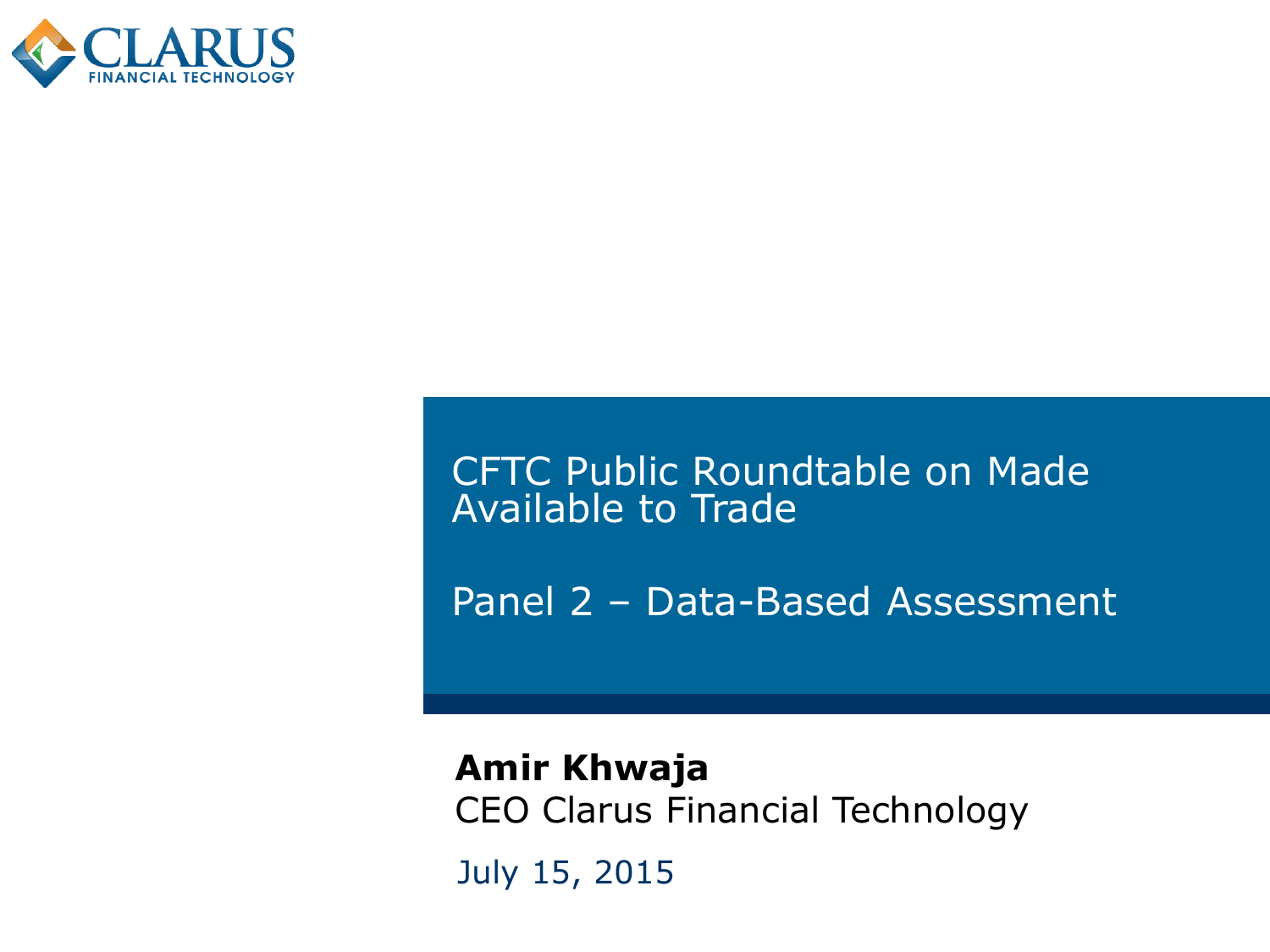## **Data-Based Assessment of MAT**

- **Sources of Data**
- **On SEF Volumes and On/Off SEF Percentage share**
- What the Data Shows
	- **In Credit, FX & Rates**
	- **Exerciced Products and Currencies**
- **Suggestions on Public Data**
- Conclusion

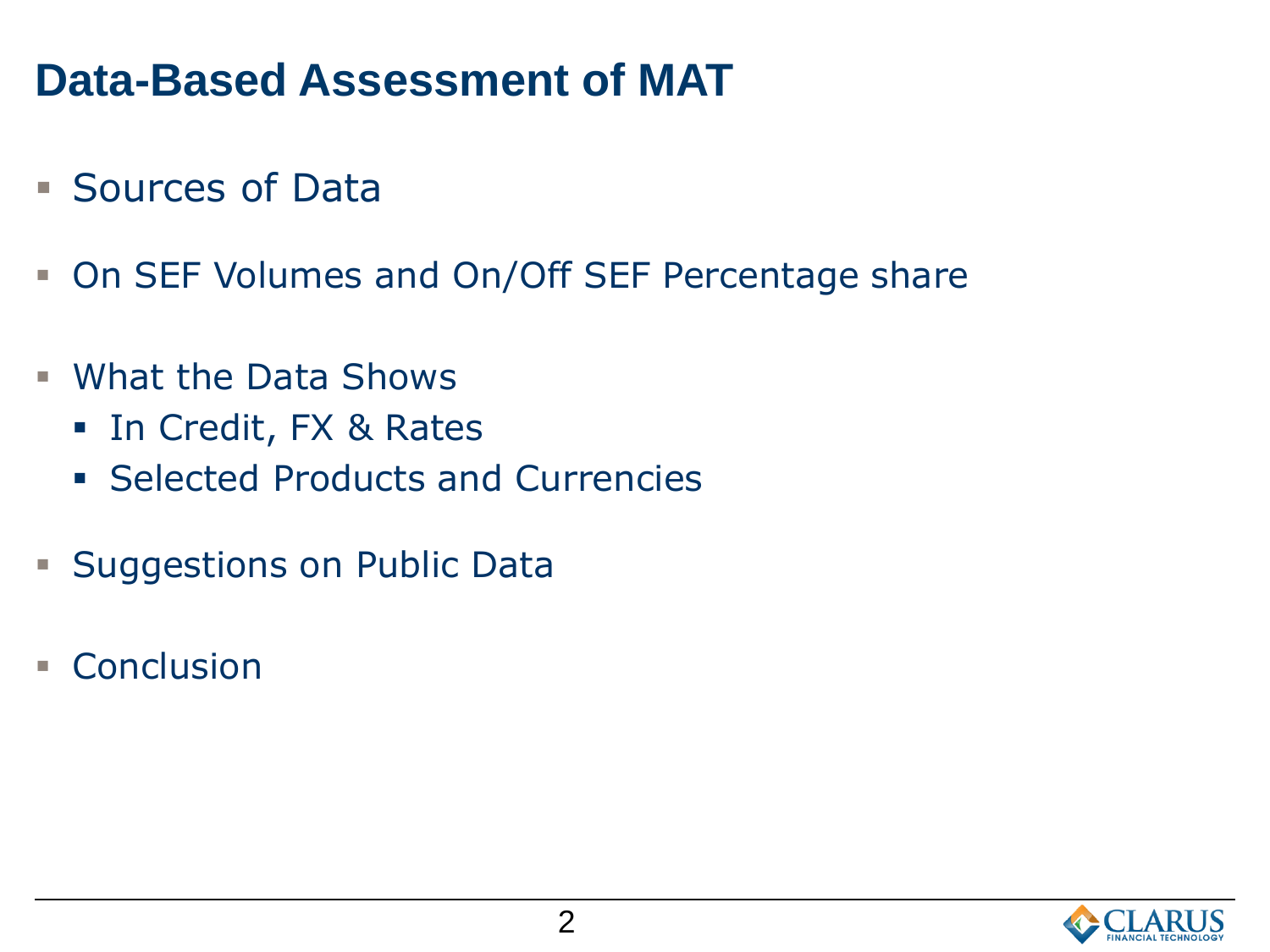## **Sources of Data**

#### Clarus products

- **SDRView** US, Trade-level, CFTC Part 43 data
- **SEFView** US, Instrument level, CFTC Part 16 data
- **CCPView** Global, Product type level
- Public data
- **Multiple Sources for each (SDRs, SEFs, CCPs)** 
	- Collect, Clean, Normalize, Aggregate, Filter
- Weekly Commentary on 'What the Data Shows'
	- [www.clarusft.com/blog](http://www.clarusft.com/blog)

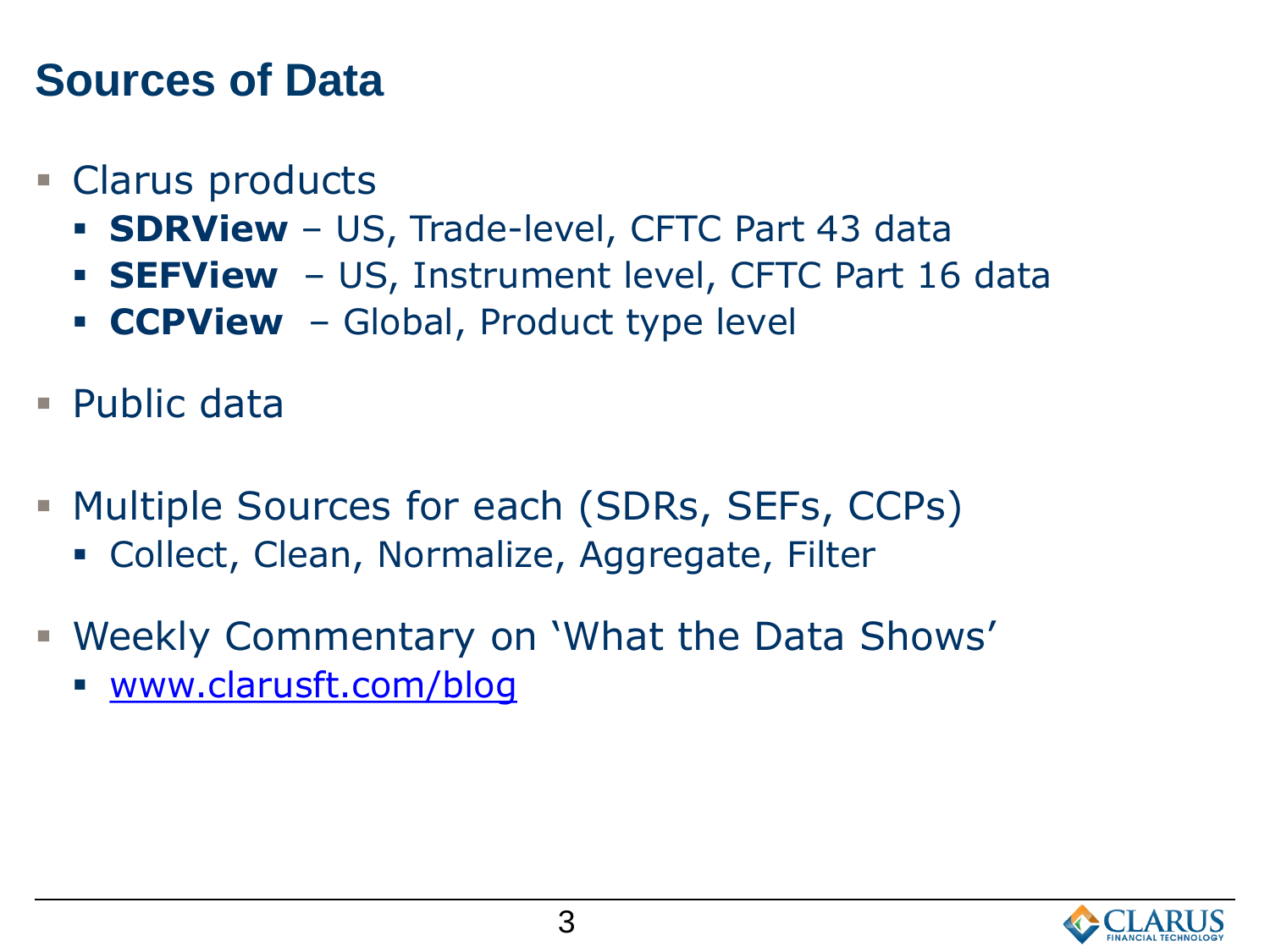### **Sources of Data**

- How comprehensive is the data coverage?
	- *Depends on the Currency and Product*
	- Example USD IRS the largest product



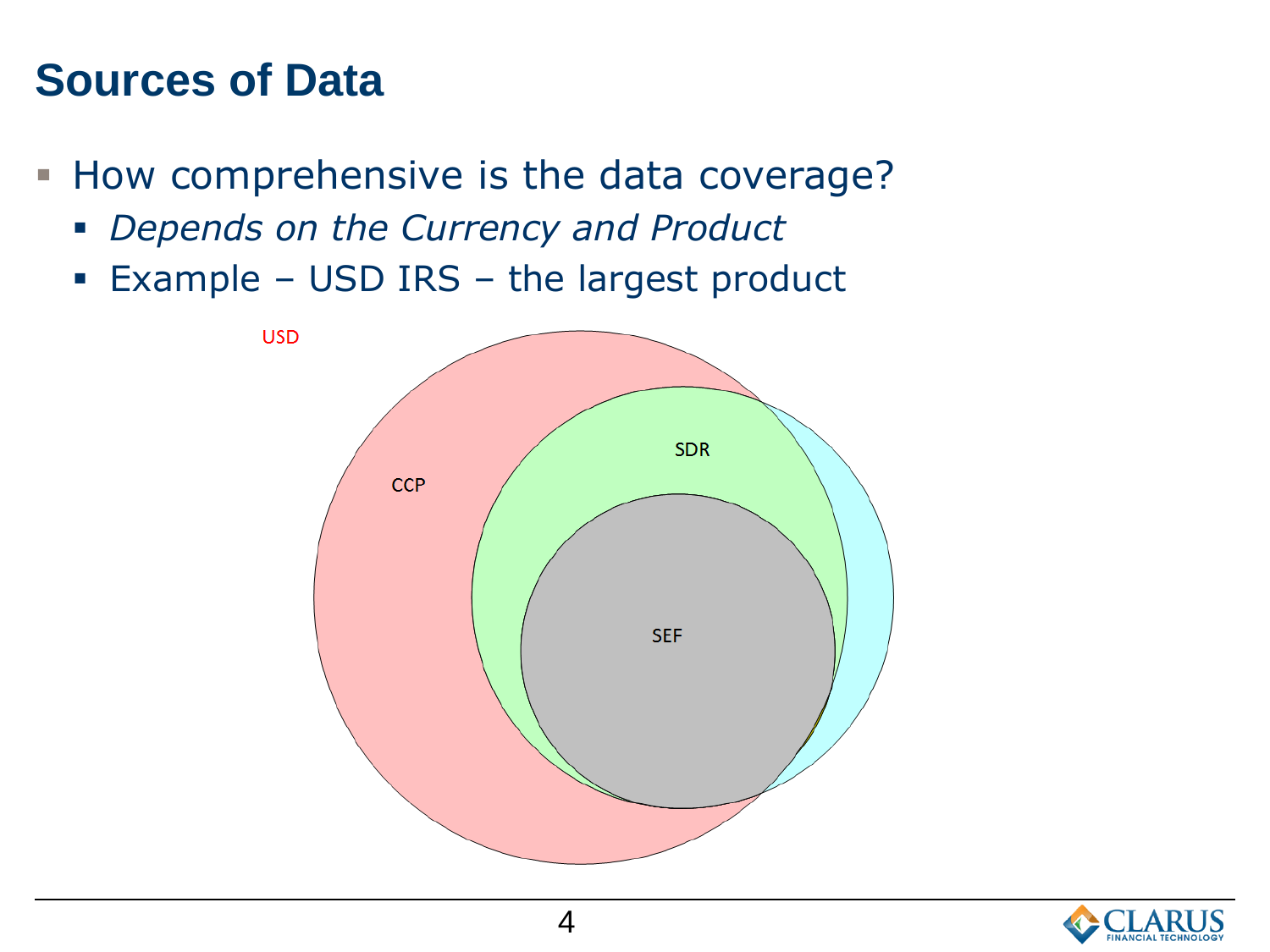# **Credit**

- CDX NA IG Required and Permitted
	- **Volumes**



- Low point is Feb 2014 (MAT date)
- Series Roll in March and October and MAT not detrimental to volumes

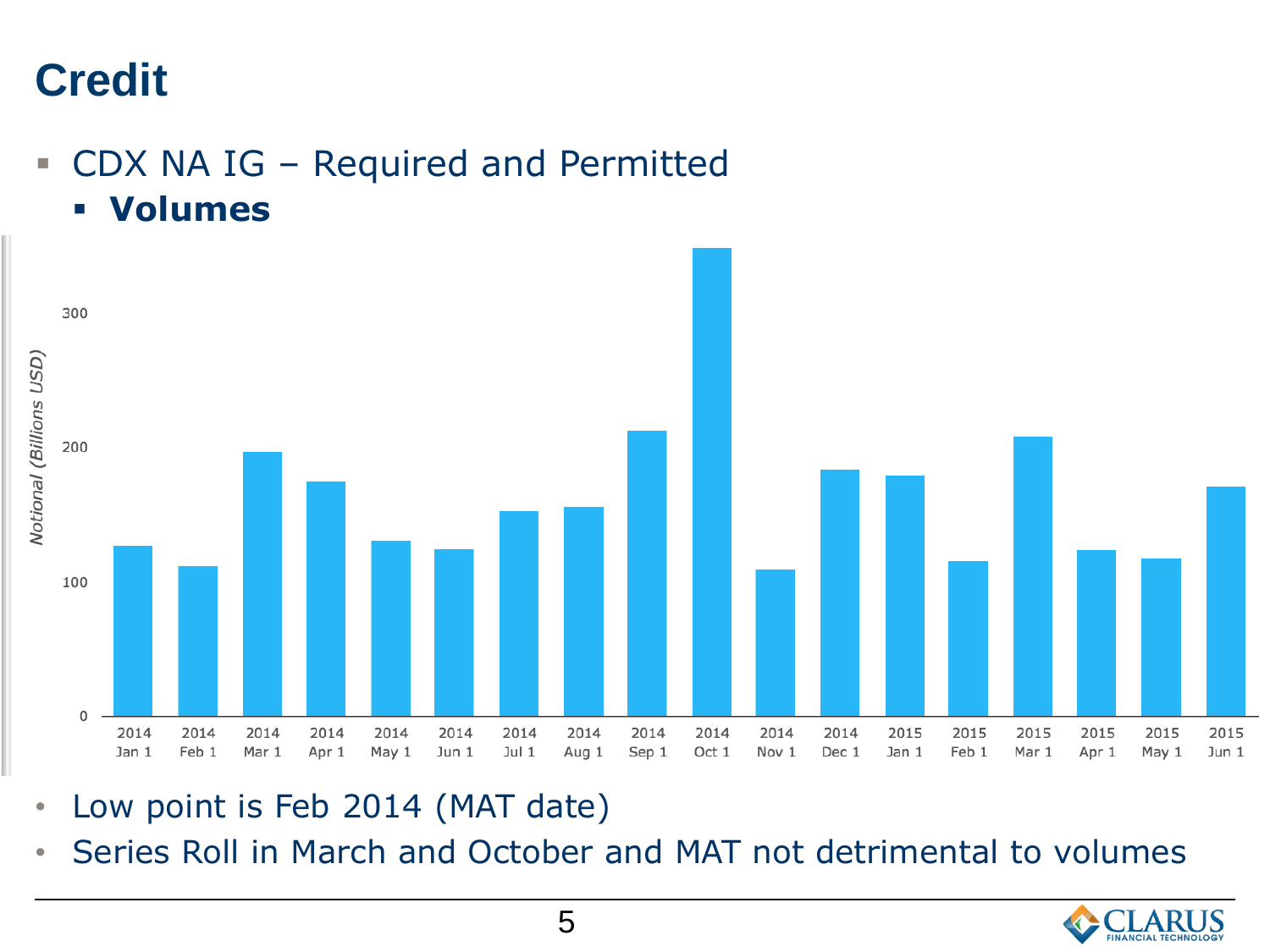## **Credit**

CDX NA IG – Required and Permitted



**On SEF percentage share**

- On SEF 57% to 96%
- Trading is in a standardised product

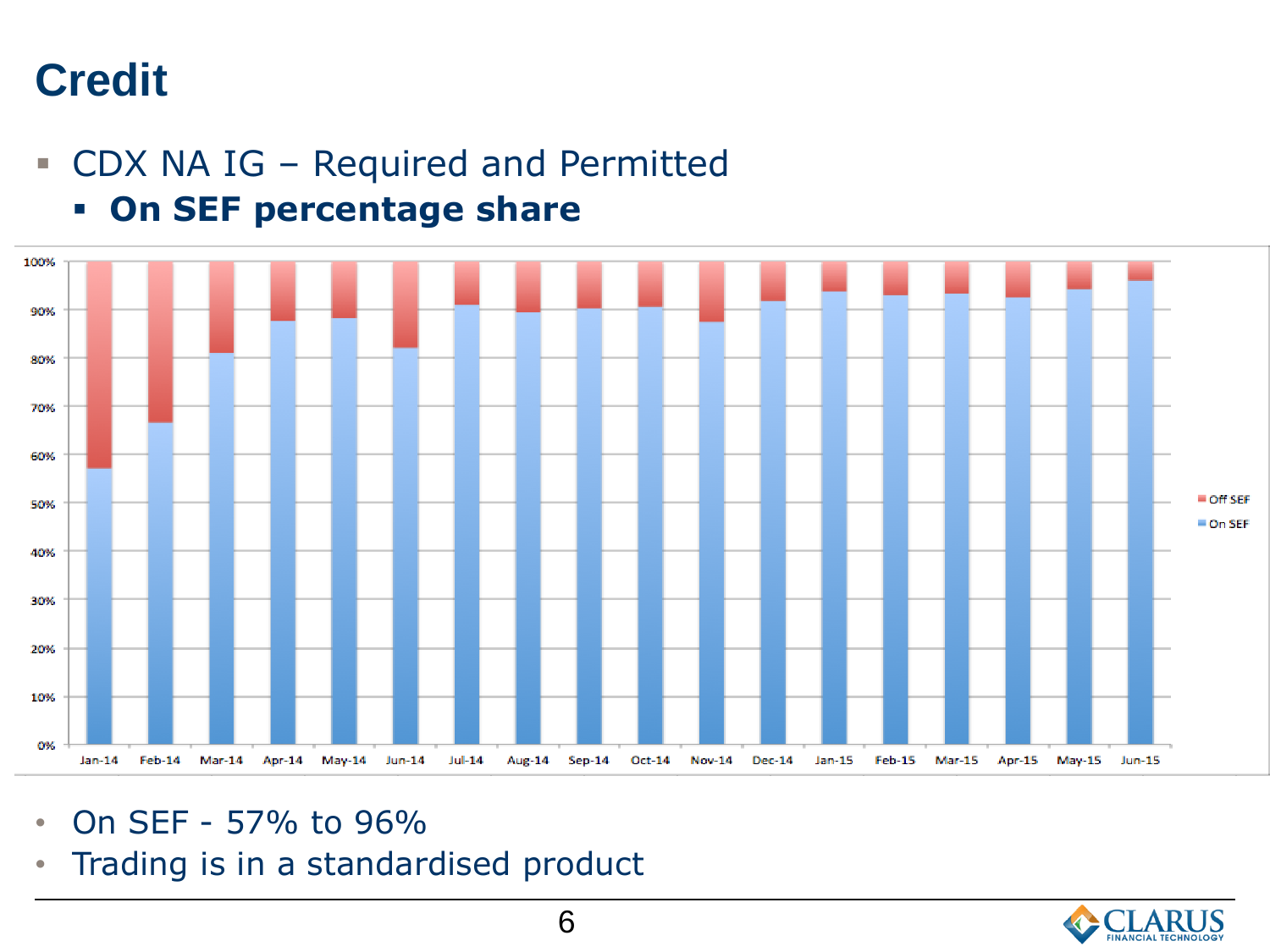#### FX NDF – Permitted products

• Trade volumes in Top 6 Ccy pairs



- Increasing volumes, 50% in 18 months
- 22,000 to 33,000 trades or \$260b to \$370b gross notional (capped)

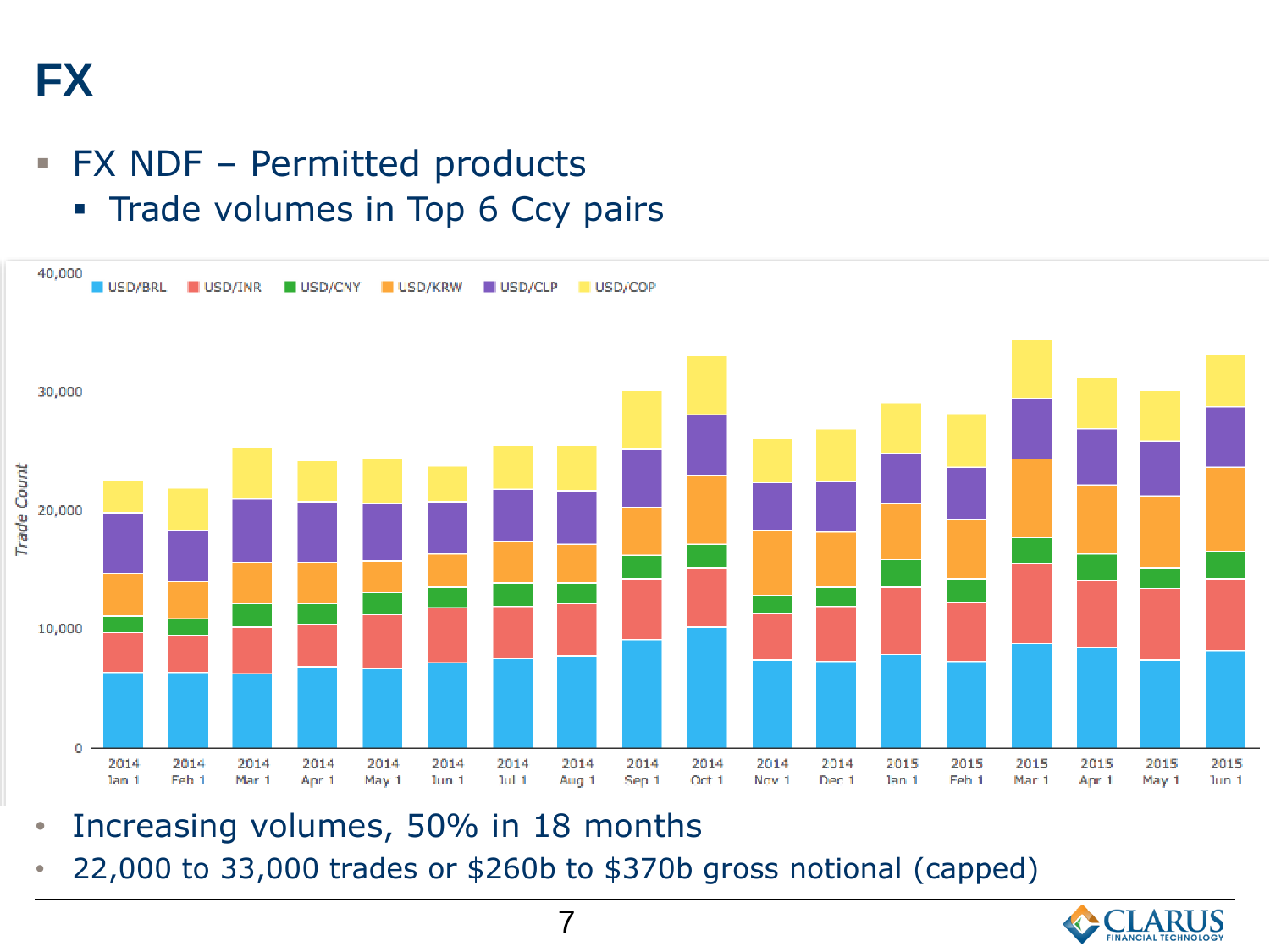**FX**

#### FX NDF – Permitted products





- Trade counts  $-20\%$  to 27% or Gross Notional  $-33\%$  to 40%
- Clearing is very low, no MAT determination and still On SEF Percentage Increased

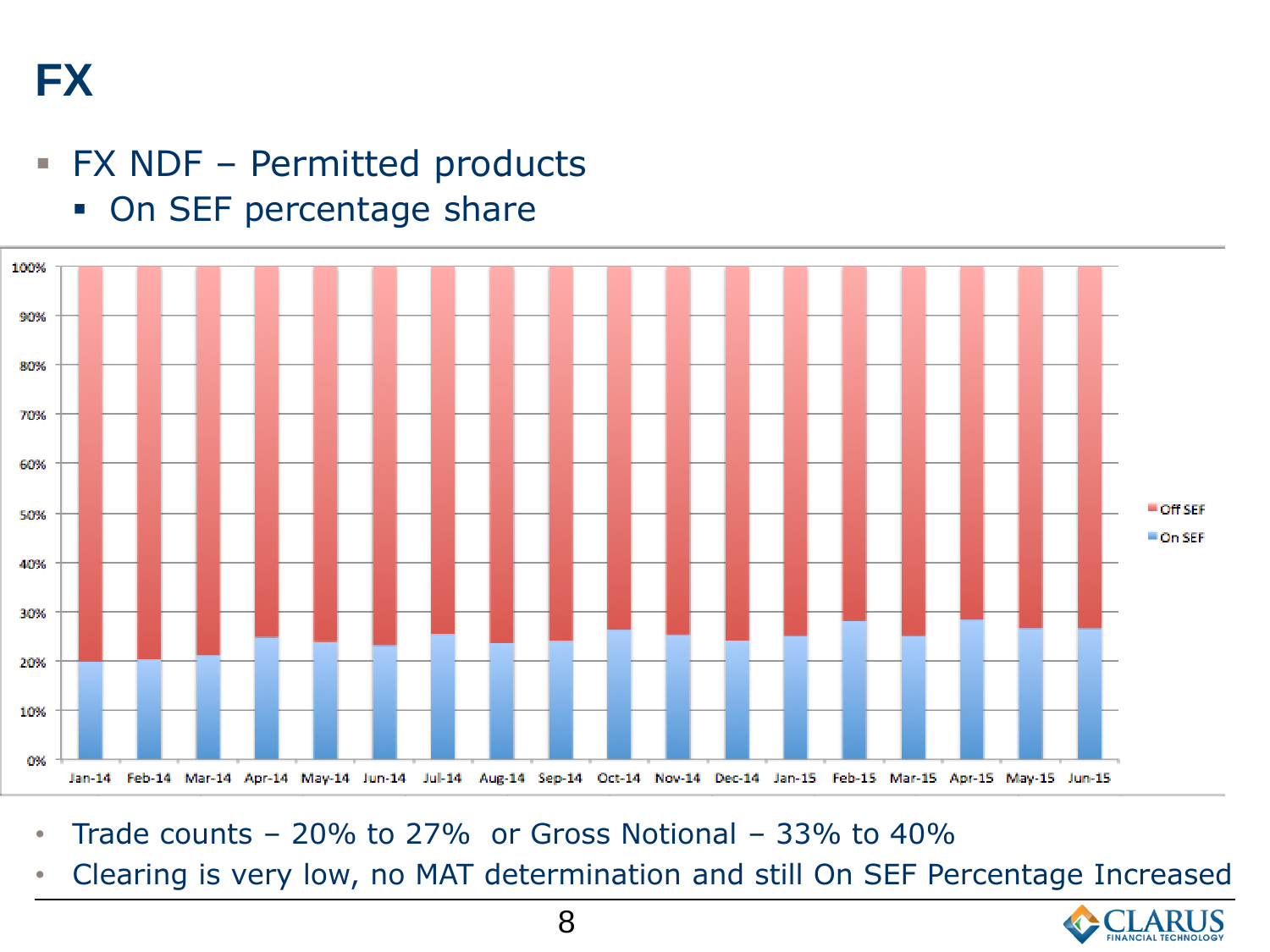- USD IRS Fixed Float Required and Permitted
	- **volumes**



- Increasing Volumes from low in Feb 2014 (first MAT date)
- MAT has not harmed volumes which have risen with expectations on rates

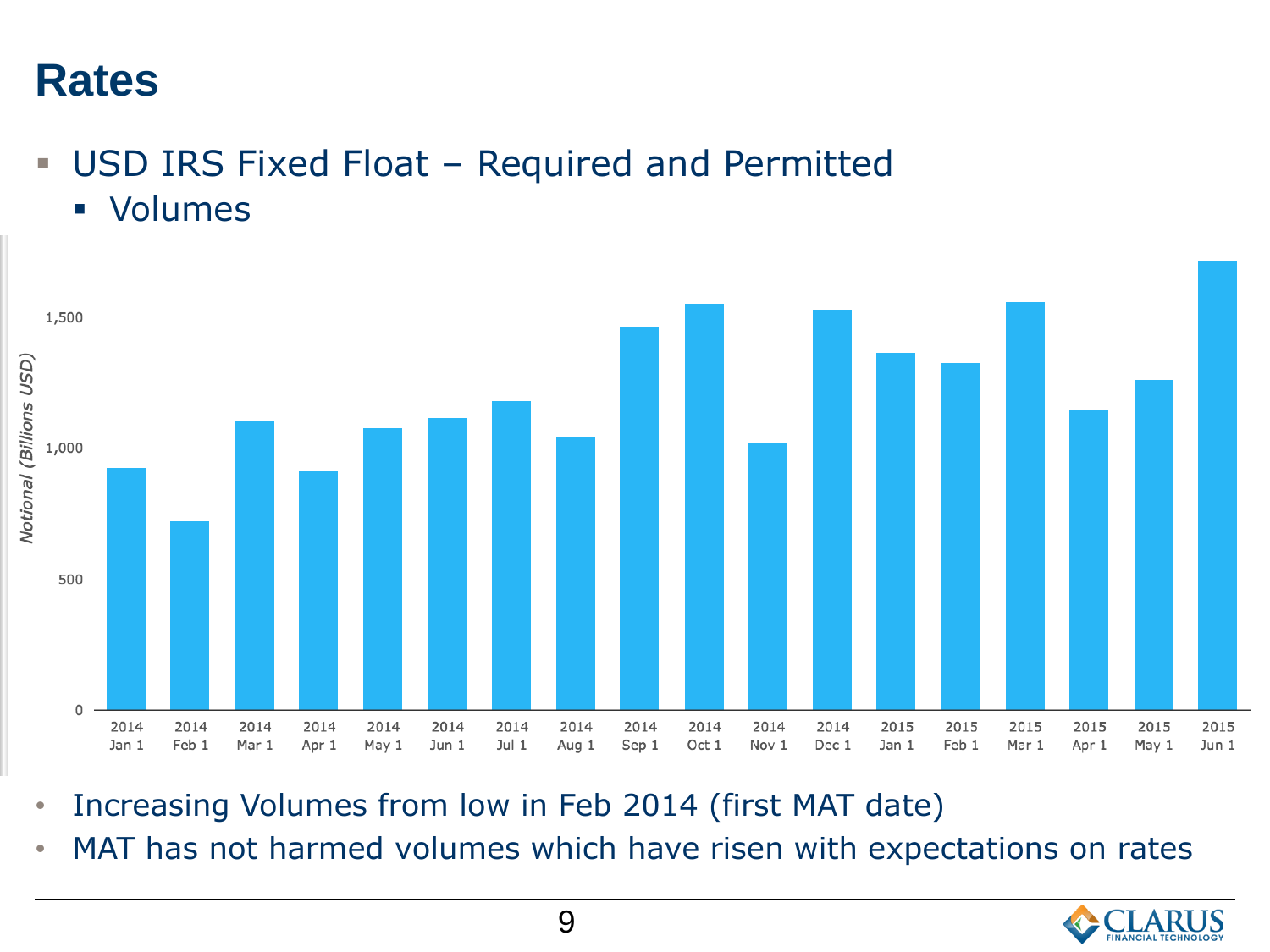#### **USD IRS Fixed Float**



- $\cdot$  On SEF Share 40% to 60%
	- MAT Dates and Package Exemptions

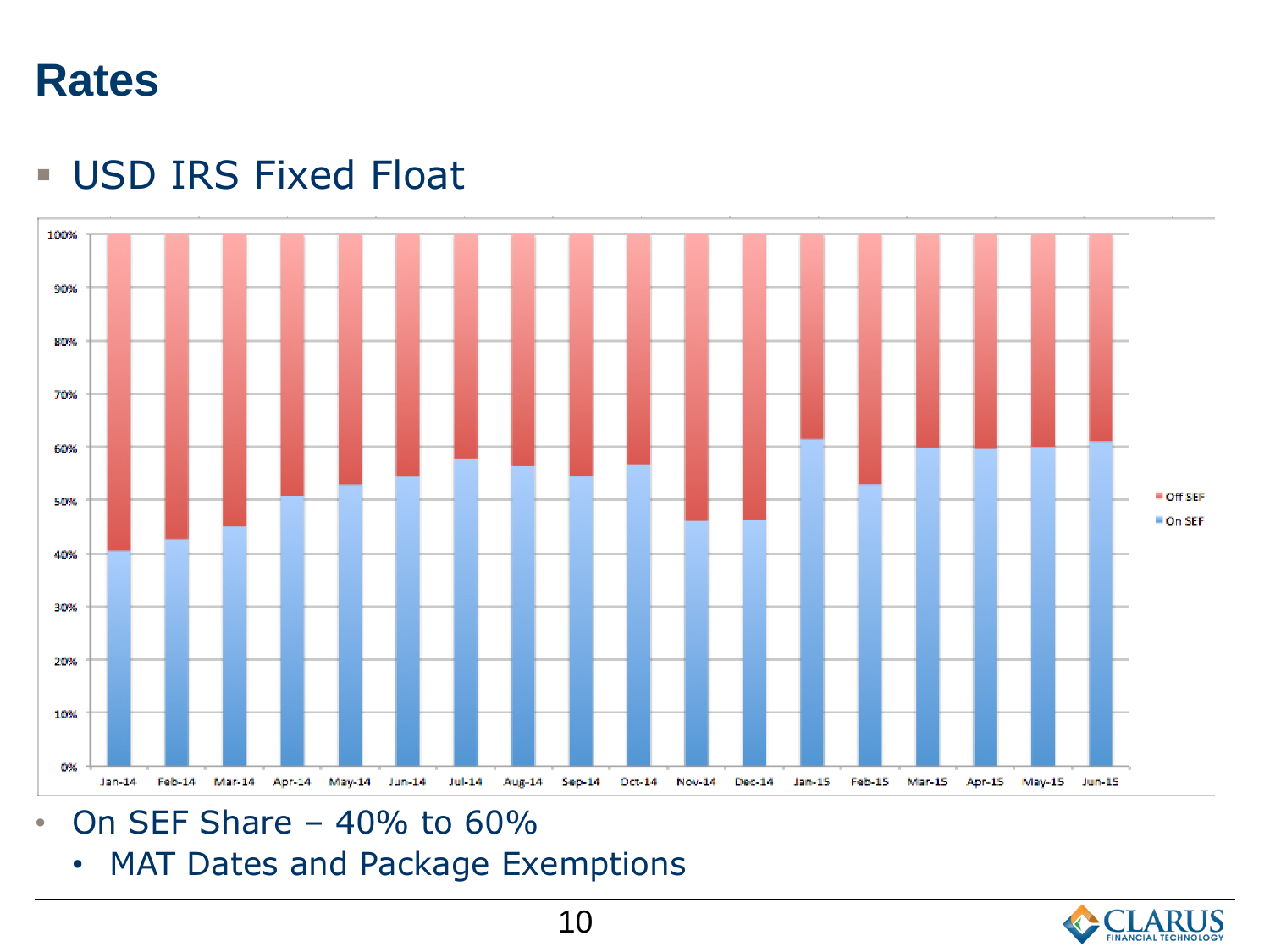#### USD IRS Fixed Float - **Many Sub-types**

June 2015 trade counts



- **MAT** Spot, IMM, MAC in specific tenors
- **Non MAT**  All Others ( Forwards, Non Standard)

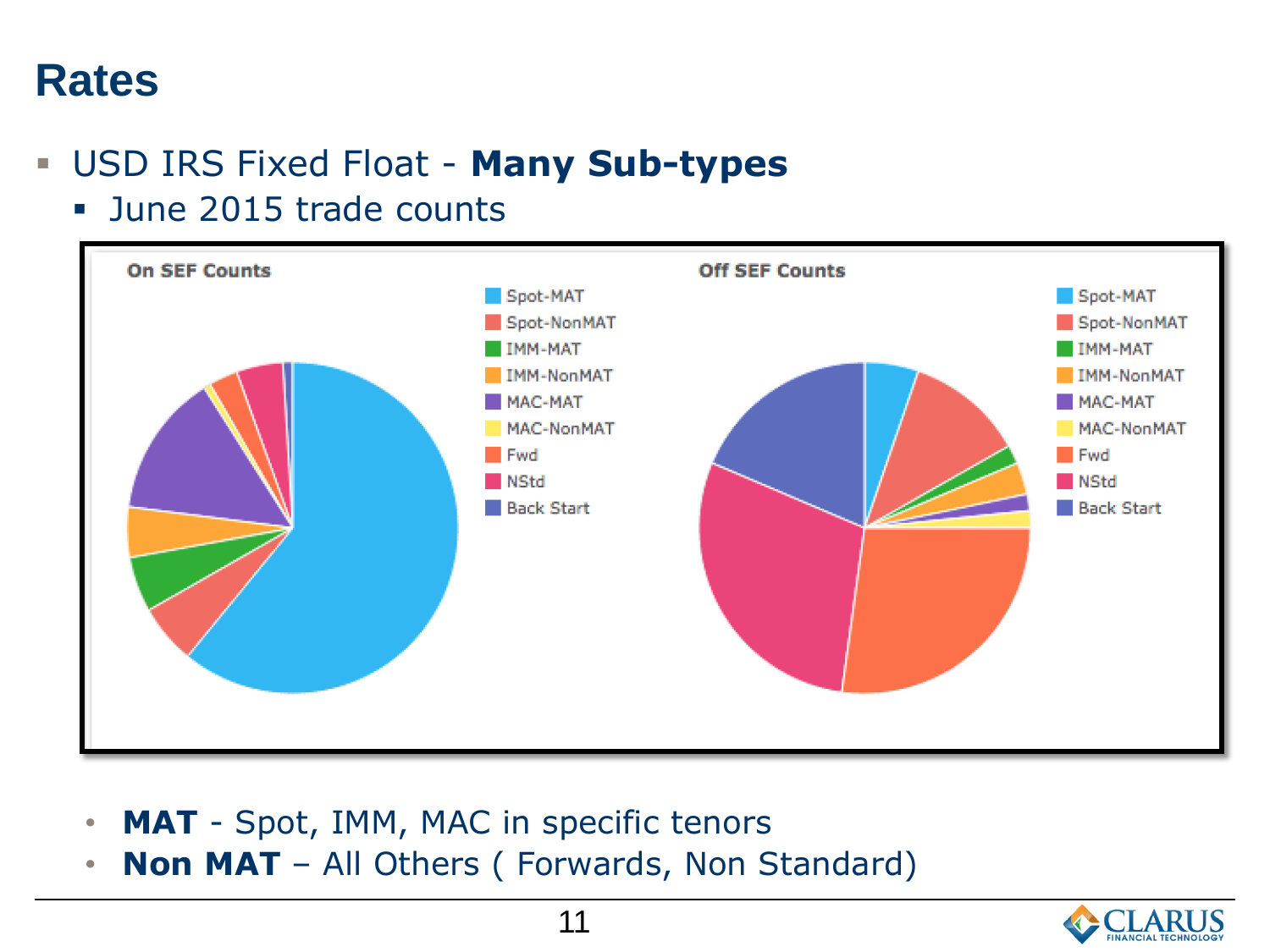#### **USD IRS Fixed Float - Many Sub-types**

**• On SEF Percentages** 



- **MAT** Spot 91%, IMM 72%, MAC 90%
- **Non MAT**  Spot 30%, IMM 55%, MAC 24%
- **Non MAT**  Fwds 8%, NStd 12%

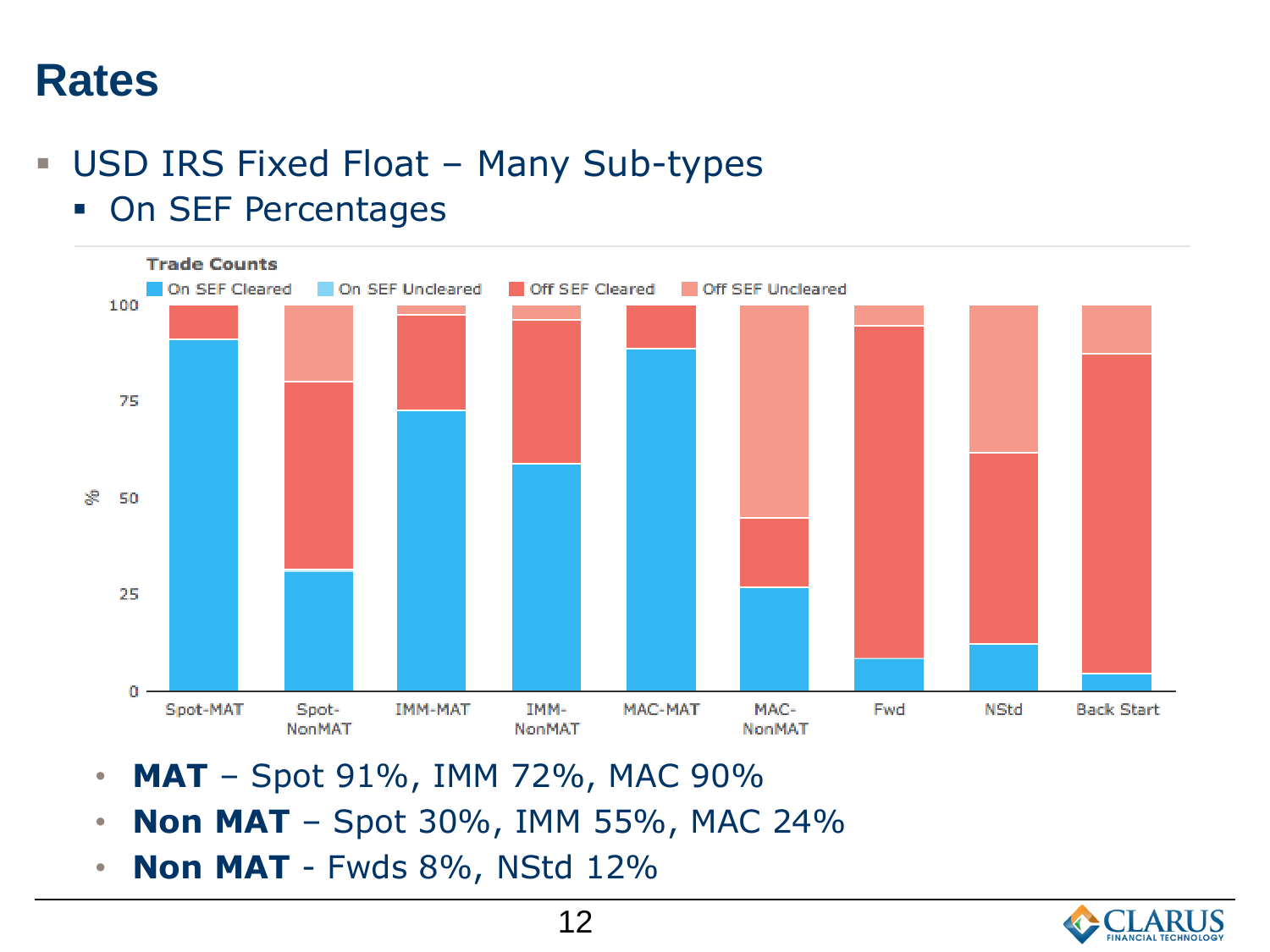#### USD IRS Fixed Float - **Packages**

**June 2015 On SEF Percentages** 



- Spreadover, Curve, Butterfly
- Compression, List

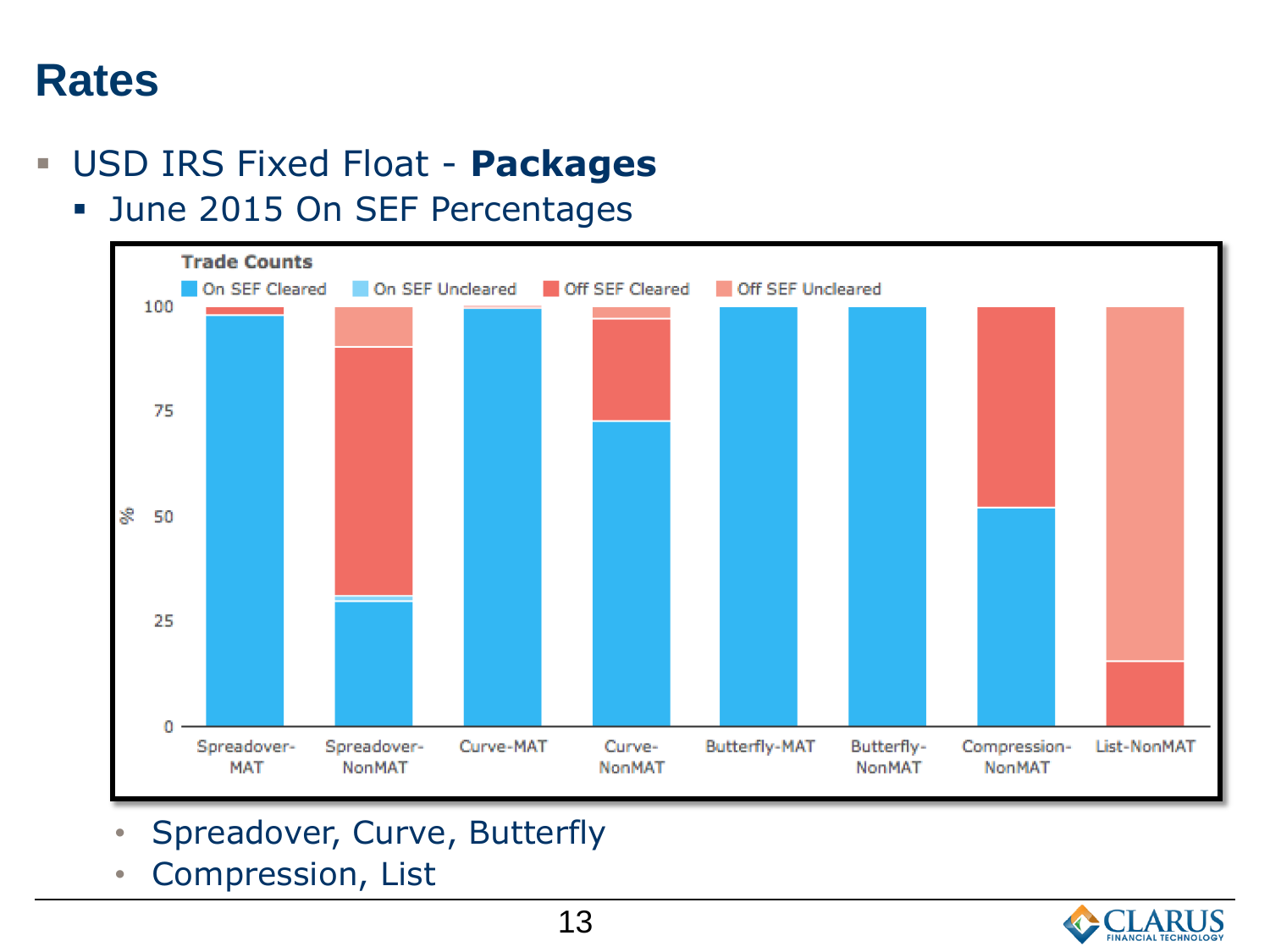# **Suggestions on Public Data**

- Part 43 is a big step forward in public dissemination of OTC trade data
- However no forum/channel to improve what is available
- What we get asked and would like to see:
	- D2D or D2C trade
	- **Voice or Electronic**
	- RFQ or CLOB
	- Remove Capping of Notionals (as time delay sufficient?)
	- Clearing venue, as Price affecting, LCH or CME
	- **Execution venue, which SEF**
	- **Example 1** Linking of trades to a package

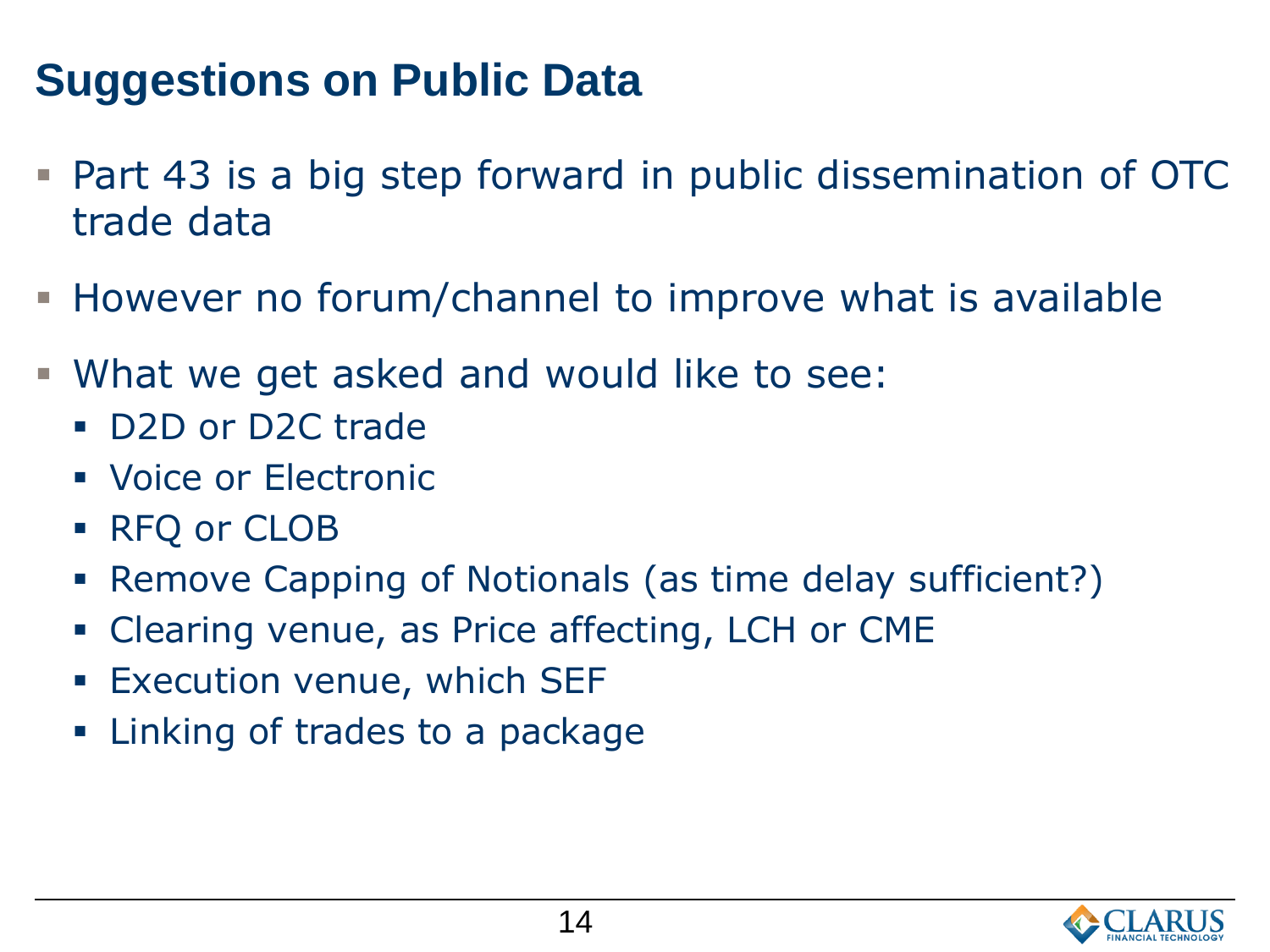# **Conclusion**

- CDX
	- Standardised product, MAT rapidly makes On SEF >90%
- $\blacksquare$  FX NDF
	- Without MAT we still see an increase to On SEF 40%
	- **Even with low Clearing and Cross-border**
- **USD IRS** 
	- On SEF is 60% as many IRS sub-types
	- All tenors for Spot, IMM & MAC could be made MAT
		- Avoids complexity of excluding some and adds 5% more to On SEF
	- **Forward Start remain largest Off SEF** 
		- **These do not show a gradual increase in On SEF**
		- Only a MAT will move (Needs capture of dates, price off curve)
		- This will add  $15\%$  to On SEF (65% to 80%)